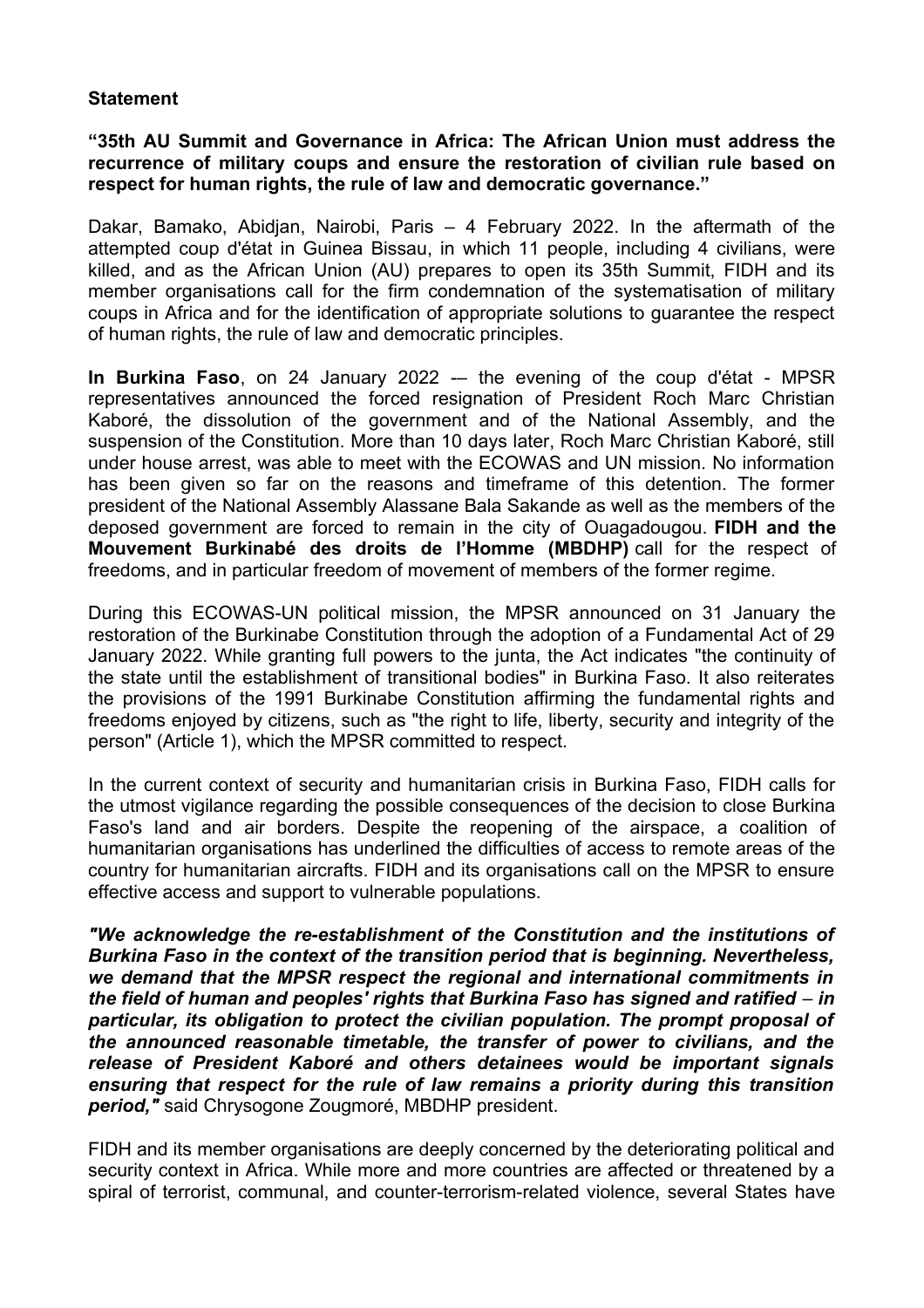failed to respond to the legitimate demands of their populations, particularly regarding the protection of civilians, justice, the fight against impunity, but also the fight against corruption, transparency, social redistribution and development. Faced with these challenging situations, states must promote and protect intangible human rights principles.

I n **Sudan**, General Burhan, head of the Sovereign Council, proclaimed on 25 October 2021 the dissolution of the governmental bodies, the suspension of key articles of the [Constitutional Charter for the Transitional Period](https://www.fidh.org/en/region/Africa/sudan/sudan-the-army-must-restore-the-authorities-in-charge-of-the) adopted in 2019 and approved by the Military Council, putting a de facto end to the agreements for a civil transition. While protesters have been expressing themselves for several months now, driven by a desire for democracy, and with demands for freedom, peace and justice, [security services kept](https://www.fidh.org/en/region/Africa/sudan/a-very-short-window-of-hope-for-peace-in-sudan) [repressing demonstrations brutally,](https://www.fidh.org/en/region/Africa/sudan/a-very-short-window-of-hope-for-peace-in-sudan) using live ammunition against civilians. More than 79 people have been killed since the coup, while nearly 2,000 have been injured and several cases of sexual violence have been documented. Moreover, medical centres, hospitals, but also journalists and the media are targeted by the authorities while arbitrary detentions of human rights defenders, lawyers and peaceful activists continue.

**FIDH and its Sudanese member organisations, the African Centre for Justice and Peace Studies (ACJPS) and the Sudan Human Rights Monitor (SHRM),** strongly condemn the violent and disproportionate repression carried out by the Sudanese Armed Forces (SAF), the Rapid Support Forces (RSF), and the Police Forces and call on international partners and institutions to urge Sudanese military authorities to immediately and unconditionally release all human rights defenders, lawyers, journalists, and activists who have been arbitrarily detained, and to respect the right of people to peaceful assembly, of association and free expression, including in the media and online. The escalation of violence in [Darfur,](https://www.fidh.org/en/region/Africa/sudan/darfur-17-years-on-reign-of-impunity-must-end) despite the signing of the Juba agreements, is of particular concern. The UN Integrated Transition Assistance Mission in Sudan (UNITAMS) has confirmed the resurgence of attacks on civilians in North and West Darfur, often committed in the context of inter-communal fighting, and has alerted on the fragile security situation in Blue Nile and Kordofan states.

FIDH, ACJPS, and SHRM call on international partners and institutions, first and foremost the AU and the Intergovernmental Authority on Development (IGAD), to [meet the demands](https://www.fidh.org/en/region/Africa/sudan/sudan-un-resolution-adopted-on-situation-in-sudan) [of the civilian population,](https://www.fidh.org/en/region/Africa/sudan/sudan-un-resolution-adopted-on-situation-in-sudan) to strengthen the coordination of their efforts in favour of the restoration of a peaceful civilian transition and to commit themselves to accelerating the implementation of the Juba Peace Agreement dispositions. FIDH and its member organisations also stress the need to prosecute perpetrators of serious human rights violations, including those committed by security forces, both for [crimes committed under](https://www.fidh.org/en/region/Africa/sudan/will-darfur-victims-finally-see-justice-sudan-official-announces) [the el-Bashir regime,](https://www.fidh.org/en/region/Africa/sudan/will-darfur-victims-finally-see-justice-sudan-official-announces) but also for crimes committed during the transitional period, including the 3 June massacre, and since the 25 October 2021 coup.

*"FIDH and its member organisations call on the African Union to fight against impunity for human rights violations committed since 25 October 2021 in Sudan. The AU must send a strong signal in favour of justice for the victims by setting up an independent fact-finding mission on the human rights violations documented and denounced relentlessly by Sudanese civil society,"* said Sheila Muwanga Nabachwa, FIDH's vice president.

**In Guinea**, five months after the army took power, the 81 members of the Conseil National de Transition (CNT) were appointed on 22 January 2022. The long-awaited establishment of this transitional institution is, however, highly controversial within the political class and civil society. The discretionary mode of appointment of some its members, as well as the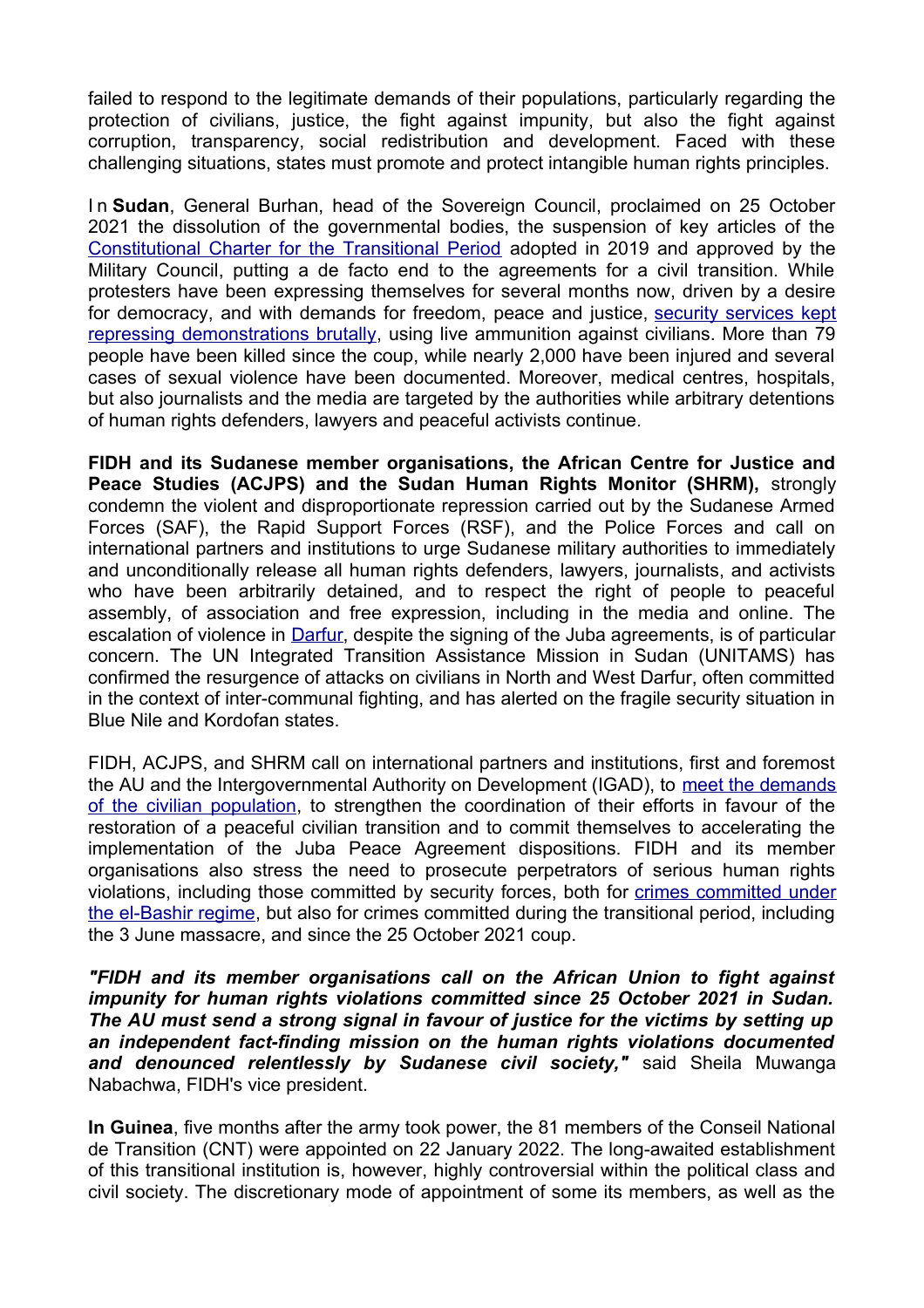presence among them of personalities who supported the modification of the Constitution by Alpha Condé in 2020 are the subject of controversy and denunciations. **FIDH and its Guinean member and partner organisations, the Organisation guinéenne des droits de l'Homme et du citoyen (OGDH), Mêmes droits pour tous (MDT) and the Association des victimes, parents et amis du 28 septembre 2009 (AVIPA**), call on the African Union and its member states to demand that the guinean authorities observe strict respect for human rights and fundamental freedoms throughout the transitional period, including by demonstrating transparency with regard to the allegations of abuses committed during the coup d'etat on 5 September 2021.

When it took power, the Comité national du rassemblement pour le développement (CNRD) indicated its commitment to making justice and respect for human rights "the compass" of all its actions during the transition. FIDH, OGDH, MDT, and AVIPA have long been committed to the fight against impunity in Guinea and call on the African Union and ECOWAS to follow the transition in Guinea with the greatest attention. In particular, our organisations urge the AU and ECOWAS to put all their weight behind the authorities to ensure that prompt measures are taken in order to specify the modalities and deadlines for a return to constitutional order, and to strengthen the Guinean State's action to [fight](https://www.fidh.org/en/region/Africa/guinea-conakry/guinea-coup-further-complicates-massacre-justice) [impunity by setting a date for the trial of the 28 September 2009 massacre.](https://www.fidh.org/en/region/Africa/guinea-conakry/guinea-coup-further-complicates-massacre-justice)

*"Our organisations expect the CNRD to respect these specific commitments, which are set out in the Transition Charter and were repeatedly reiterated through various addresses of Colonel Mamadi Doumbouya. The effective opening of the trial of the events of 28 September 2009 must be the starting point for the restoration and consolidation of the rule of law in Guinea. It is a powerful act and history will remember it,"* said Drissa Traoré, secretary general of the FIDH.

**In Mali**, the political transition underway since the coups d'état of August 2020 and May 2021 was due to end in February 2022 with the holding of legislative and presidential elections. These were finally not organised, in violation of the Transition Charter approved in September 2020 at the end of the national consultation. In view of the delay in implementing the electoral timetable, ECOWAS imposed targeted sanctions against the Prime Minister, members of the government and the 121 members of the National Transitional Council (NTC) in November 2021 before imposing additional sanctions, including an economic and financial embargo on 9 January 2022.

In its latest report of the Secretary-General on the situation in Mali, published on 10 January 2022, the United Nations Multidimensional Integrated Stabilization Mission in Mali (MINUSMA) recorded 92 human rights violations and 232 abuses, including 16 extrajudicial, summary or arbitrary executions, 84 other killings, 94 cases of injury, 60 abductions or enforced disappearances, and illegal arrests and detentions, In particular, 69 cases of prolonged detention and violation of due process in terrorism cases, as well as cases of death threats and intimidation, siege of civilian populations, destruction and looting of civilian property, cattle raids, and forced displacement.

This latest report, like the previous ones and the alerts issued by Malian civil society, indicate that the conflict is gaining ground day by day, and is getting closer to the capital, Bamako. At the heart of these clashes, the [civilian population is caught in the violence of](https://www.fidh.org/en/region/Africa/mali/central-mali-populations-caught-between-terrorism-and-anti-terrorism) [various armed groups,](https://www.fidh.org/en/region/Africa/mali/central-mali-populations-caught-between-terrorism-and-anti-terrorism) community militias and [national](https://www.fidh.org/en/region/Africa/mali/the-sahel-in-2020-more-civilians-were-killed-by-the-security-forces) and international defence and security forces involved in the fight against terrorism. FIDH continues its action [in favour of](https://www.fidh.org/en/region/Africa/mali/mali-new-project-makes-the-fight-against-impunity-a-priority) [the fight against impunity in Mali and justice for the victims](https://www.fidh.org/en/region/Africa/mali/mali-new-project-makes-the-fight-against-impunity-a-priority) and urges the African Union and ECOWAS to place the protection and interests of the civilian population at the heart of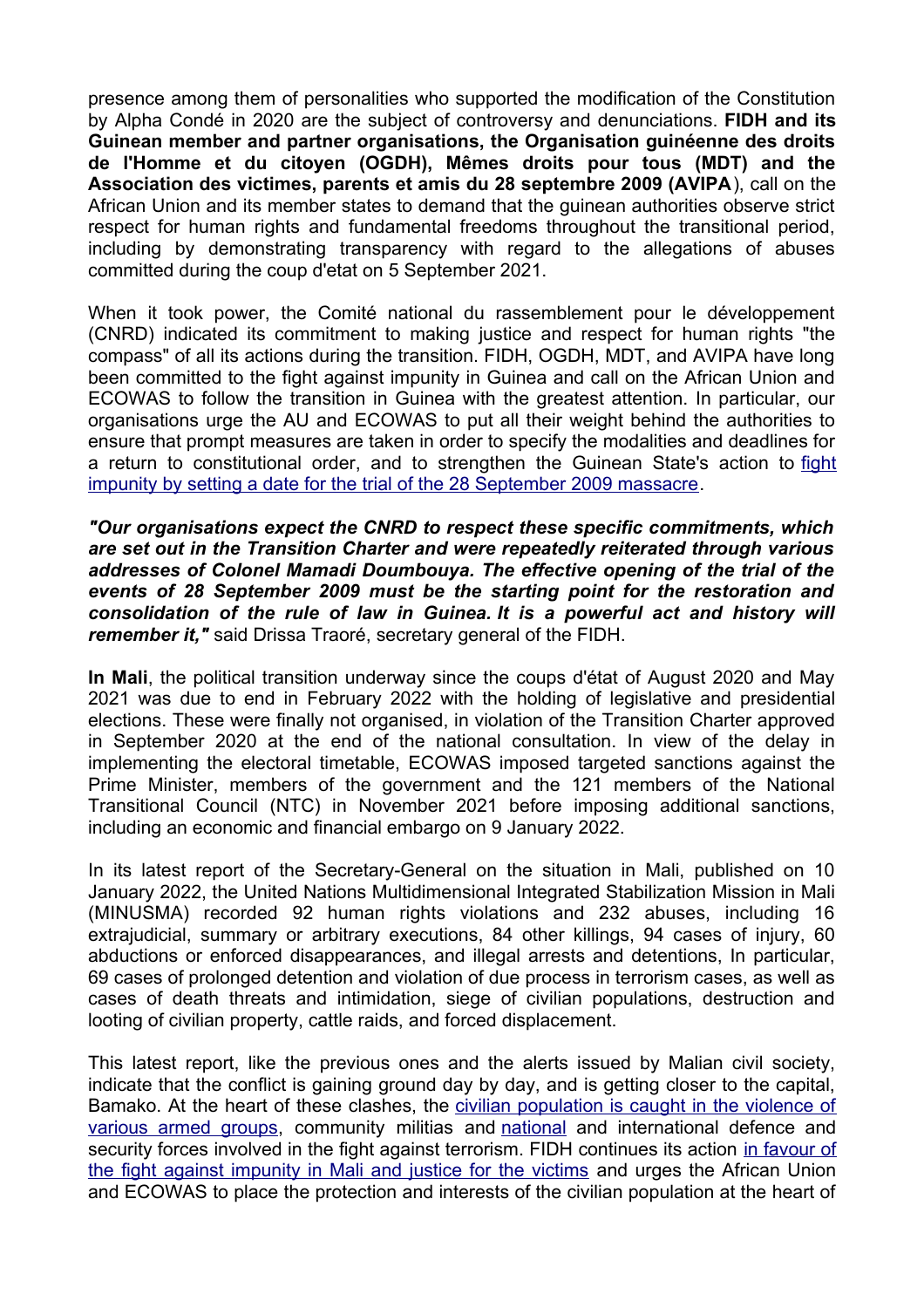their priorities.

*"While the sanctions are a response to the violation of commitments made by the Malian authorities to restore the rule of law in the country, they might worsen the plight of the Malian people, who are already suffering from violations of their rights, insecurity and precariousness caused by the multidimensional crisis that has affected the country since 2012. FIDH and its member organisations urge ECOWAS, the AU and the Malian authorities to re-establish a constructive political dialogue in order to guarantee the effective and rapid return to constitutional order on the one hand, and to lift these damaging economic sanctions on the other hand,"* said Paul Nsapu, FIDH vice-president.

**In Chad**, following the death of President Idriss Déby Itno in April 2021, after 30 years of undivided power, a military council led by his son, Mahamat Idriss Déby, has been established. The Conseil militaire de transition (CMT) has presented an 18-month roadmap, which planned the organisation of an inclusive national dialogue followed by elections for a return to civilian rule. Supported by the African Union and international partners, this inclusive national dialogue had been requested by civil society for decades. The dialogue, which was supposed to open between November and December 2021, was finally postponed to February 2022, and has now been postponed again to May 2022.

The transition period was punctuated by several statements by Mahamat Idriss Déby and members of the government guaranteeing respect for regional and international texts on the protection of human rights. However, the military junta has repeatedly restricted freedom of expression and association, banning and repressing demonstrations. Between April and May 2021, at least 16 people died and 700 were arrested during demonstrations in N'Djamena and Moundou. In October 2021, new acts of repression by the defence and security forces were perpetrated against the civilian population. In January 2022, in Abeche, human rights organisations reported at least 21 deaths, 80 injuries, and 200 arrests following violence related to the appointment of a new canton chief in Ouaddaï province. Nearly 10 months into the transition period, **FIDH and the Ligue Tchadienne des droits de l'homme** call for the African Union to intervene to ensure that all such acts of violence against the Chadian population are independently investigated.

FIDH and LTDH denounce these blatant violations of human rights, which the CMT should have protected against, and remain concerned by the repeated postponement of the inclusive national dialogue. Our organisations call on the African Union, the United Nations, and international partners, in particular France, to place the protection of human rights and the fight against impunity in Chad at the heart of their action.

*"The credibility of the transition process and the success of the inclusive national dialogue will be dependent upon guaranteeing the protection and respect of human rights in Chad. This includes pursuing the fight against impunity for serious human rights violations, a pillar of the rule of law,"* said Assingar Dobian, FIDH Representative to the Economic and Monetary Community of Central Africa (CEMAC).

**In Guinea-Bissau**, on 1 February 2022, an attempted coup d'état was foiled by the authorities, after five hours of confrontation resulting in the death of 11 people, including four civilians. Since its independence on 10 September 1974, Guinea Bissau, with a population of about two million, has experienced at least six attempts and four coups d'état, the most recent of which was carried out on 12 April 2012 by General Mamadu Turé Kuruma. The current President Umaro Sissoco Embalo, with the support of the army, was